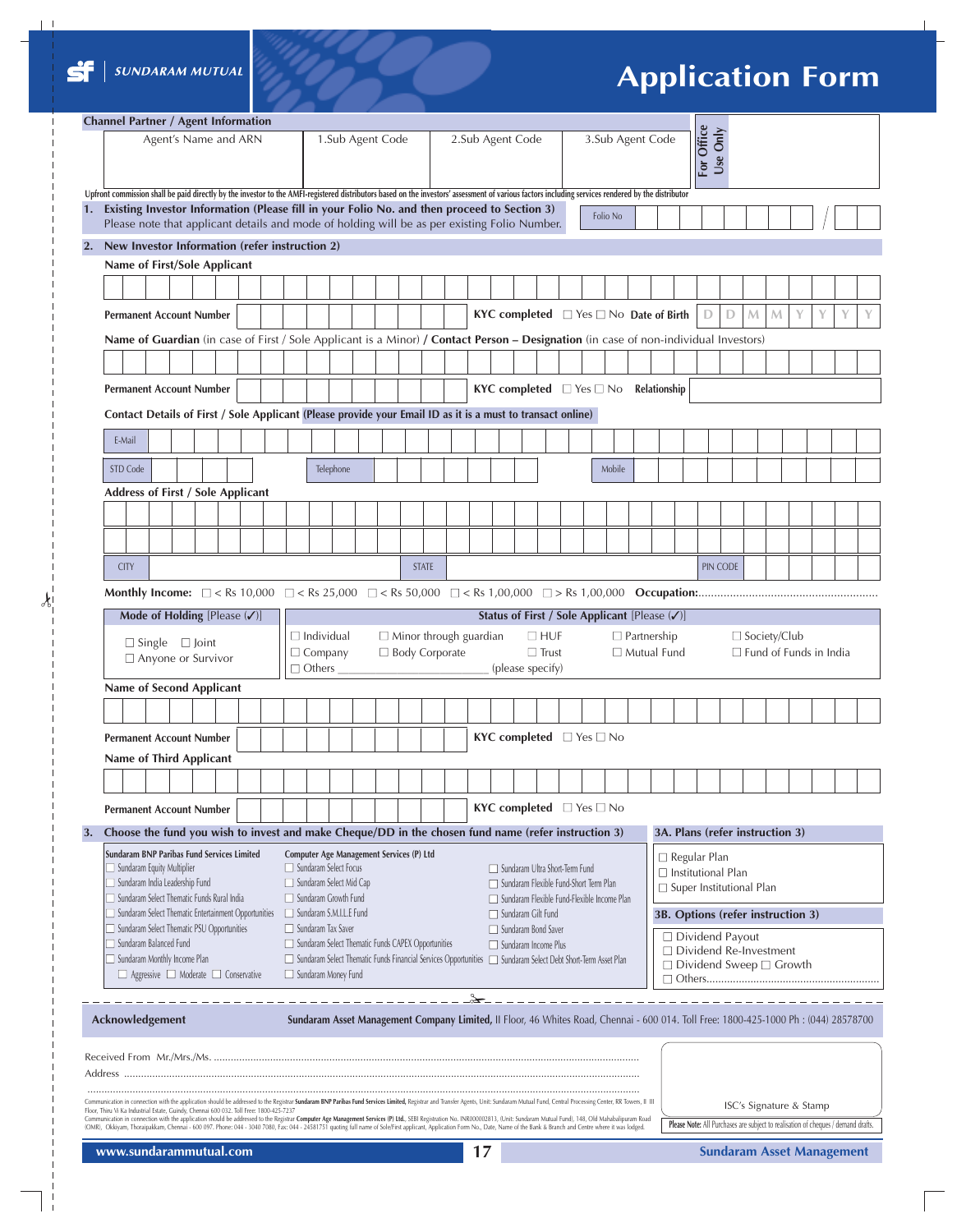### **Application Form**

|    | How do you wish to receive the following (refer instruction 4)                                                                                                                                                                                                                                                                                                                                                                                                  |               |                                    |  |            |        |                                                                                                                                                                                                          |                                                                                  |                       |                    |                                    |  |   |                                  |   |  |  |                               |             |  |  |
|----|-----------------------------------------------------------------------------------------------------------------------------------------------------------------------------------------------------------------------------------------------------------------------------------------------------------------------------------------------------------------------------------------------------------------------------------------------------------------|---------------|------------------------------------|--|------------|--------|----------------------------------------------------------------------------------------------------------------------------------------------------------------------------------------------------------|----------------------------------------------------------------------------------|-----------------------|--------------------|------------------------------------|--|---|----------------------------------|---|--|--|-------------------------------|-------------|--|--|
|    | <b>Dividend</b><br>Account Statement Will be sent by Email                                                                                                                                                                                                                                                                                                                                                                                                      |               |                                    |  |            |        |                                                                                                                                                                                                          | <b>Redemption</b>                                                                |                       |                    |                                    |  |   |                                  |   |  |  |                               |             |  |  |
|    | To receive physical statement please tick $\square$ $\square$ Direct Credit (DC) $\square$ RTGS/NI                                                                                                                                                                                                                                                                                                                                                              |               |                                    |  |            |        |                                                                                                                                                                                                          | $\Box$ RTGS/NEFT<br>$\Box$ Direct Credit (DC) $\Box$ RTGS/NEFT<br>$\Box$ Warrant |                       |                    |                                    |  |   |                                  |   |  |  |                               |             |  |  |
|    |                                                                                                                                                                                                                                                                                                                                                                                                                                                                 |               |                                    |  |            |        | Direct Credit is now available with: ABN Amro Bank, AXIS Bank, Bank, Citibank, HDFC Bank, HSBC Bank, ICICI Bank, IDBI Bank, IndusInd Bank, Kotak Mahindra Bank, Standard Chartered Bank, SBI & YES Bank. |                                                                                  |                       |                    |                                    |  |   |                                  |   |  |  |                               |             |  |  |
|    | Do you wish to receive updates (refer instruction 4) [Please $(\checkmark)$ ] by E-Mail $\Box$ Yes $\Box$ No<br>$SMS \square$ Yes $\square$ No                                                                                                                                                                                                                                                                                                                  |               |                                    |  |            |        |                                                                                                                                                                                                          |                                                                                  |                       |                    |                                    |  |   |                                  |   |  |  |                               |             |  |  |
| 5. | $\Box$ Auto Debit (also submit SIP Auto Debit form) $\Box$ Post-dated cheques<br>Please indicate details of your SIP (skip this section if you wish to make a one-time investment)<br>Mode of SIP                                                                                                                                                                                                                                                               |               |                                    |  |            |        |                                                                                                                                                                                                          |                                                                                  |                       |                    |                                    |  |   |                                  |   |  |  |                               |             |  |  |
|    | <b>Each SIP Amount</b><br>Rs                                                                                                                                                                                                                                                                                                                                                                                                                                    |               |                                    |  |            |        | Period for the SIP                                                                                                                                                                                       |                                                                                  |                       |                    |                                    |  |   |                                  |   |  |  |                               |             |  |  |
|    | Weekly (Minimum amount Rs 1000 Every Wednesday)<br>$\Box$ Monthly (Minimum amount Rs 250 Minimum No of installments 20)                                                                                                                                                                                                                                                                                                                                         |               |                                    |  |            |        | $\Box$ 1 year $\Box$ 2 years $\Box$ 3 years $\Box$ 5 years $\Box$ 10 years $\Box$ 15 years $\Box$ Perpetuity<br>SIP Date $\Box$ 1 $\Box$ 7 $\Box$ 14 $\Box$ 20 $\Box$ 25                                 |                                                                                  |                       |                    |                                    |  |   |                                  |   |  |  |                               |             |  |  |
|    | <b>SIP Frequency</b><br>$\Box$ Quarterly (Minimum amount Rs 750 Minimum No of installments 7)                                                                                                                                                                                                                                                                                                                                                                   |               |                                    |  |            |        | <b>SIP Starting</b>                                                                                                                                                                                      |                                                                                  | ${\cal M}$<br>M       |                    |                                    |  |   |                                  |   |  |  |                               |             |  |  |
|    | If you opt for SIP through post<br>dated cheques, please indicate<br><b>First SIP Cheque No</b>                                                                                                                                                                                                                                                                                                                                                                 |               |                                    |  |            |        |                                                                                                                                                                                                          |                                                                                  | Last SIP Cheque No    |                    |                                    |  |   |                                  |   |  |  |                               |             |  |  |
|    | 6. Bank Account Details are Mandatory (refer instruction 6)                                                                                                                                                                                                                                                                                                                                                                                                     |               |                                    |  |            |        |                                                                                                                                                                                                          |                                                                                  |                       |                    |                                    |  |   |                                  |   |  |  |                               |             |  |  |
|    | Name of the Bank<br><b>Branch</b>                                                                                                                                                                                                                                                                                                                                                                                                                               |               |                                    |  |            |        |                                                                                                                                                                                                          |                                                                                  |                       |                    |                                    |  |   |                                  |   |  |  |                               |             |  |  |
|    | <b>Branch Address</b>                                                                                                                                                                                                                                                                                                                                                                                                                                           |               |                                    |  |            |        |                                                                                                                                                                                                          | City (redemption & dividend will be payable at this location)                    |                       |                    |                                    |  |   |                                  |   |  |  |                               |             |  |  |
|    |                                                                                                                                                                                                                                                                                                                                                                                                                                                                 |               |                                    |  |            |        |                                                                                                                                                                                                          |                                                                                  |                       |                    |                                    |  |   |                                  |   |  |  |                               |             |  |  |
|    | <b>Account No</b>                                                                                                                                                                                                                                                                                                                                                                                                                                               |               |                                    |  |            |        |                                                                                                                                                                                                          |                                                                                  |                       |                    |                                    |  |   |                                  |   |  |  |                               |             |  |  |
|    | Cheque MICR No<br>Account Type [Please (/)]<br>If you opt for ECS fill                                                                                                                                                                                                                                                                                                                                                                                          |               |                                    |  |            |        |                                                                                                                                                                                                          |                                                                                  |                       |                    |                                    |  |   |                                  |   |  |  |                               |             |  |  |
|    | If you have chosen RTGS / NEFT please fill:                                                                                                                                                                                                                                                                                                                                                                                                                     |               |                                    |  |            |        |                                                                                                                                                                                                          |                                                                                  | RTGS / NEFT IFSC Code |                    |                                    |  |   |                                  |   |  |  |                               |             |  |  |
|    |                                                                                                                                                                                                                                                                                                                                                                                                                                                                 |               |                                    |  |            |        |                                                                                                                                                                                                          |                                                                                  |                       |                    |                                    |  |   |                                  |   |  |  |                               |             |  |  |
|    | <b>Beneficiary Name</b>                                                                                                                                                                                                                                                                                                                                                                                                                                         |               |                                    |  |            |        |                                                                                                                                                                                                          |                                                                                  |                       |                    |                                    |  |   |                                  |   |  |  |                               |             |  |  |
|    | Name of the Bank                                                                                                                                                                                                                                                                                                                                                                                                                                                |               |                                    |  |            |        |                                                                                                                                                                                                          | <b>Branch</b>                                                                    |                       |                    |                                    |  |   | City                             |   |  |  |                               |             |  |  |
|    | 7. Payment Details (refer instruction 7) Please issue a separate Cheque/Demand Draft in favour of the fund you wish to invest                                                                                                                                                                                                                                                                                                                                   |               |                                    |  |            |        |                                                                                                                                                                                                          |                                                                                  |                       |                    |                                    |  |   |                                  |   |  |  |                               |             |  |  |
|    | Cheque / DD No.                                                                                                                                                                                                                                                                                                                                                                                                                                                 |               |                                    |  |            |        |                                                                                                                                                                                                          |                                                                                  |                       |                    | Date                               |  |   | M                                | M |  |  |                               |             |  |  |
|    |                                                                                                                                                                                                                                                                                                                                                                                                                                                                 |               |                                    |  |            |        |                                                                                                                                                                                                          |                                                                                  |                       |                    |                                    |  |   |                                  |   |  |  |                               |             |  |  |
|    | Amount in words (Rs)                                                                                                                                                                                                                                                                                                                                                                                                                                            |               |                                    |  |            |        |                                                                                                                                                                                                          |                                                                                  |                       |                    | Drawn on Bank                      |  |   |                                  |   |  |  |                               |             |  |  |
|    | <b>DD</b><br><b>Net</b><br>Amount in figures (Rs)<br>Charges                                                                                                                                                                                                                                                                                                                                                                                                    |               |                                    |  | Amount     |        |                                                                                                                                                                                                          |                                                                                  |                       | <b>Branch Name</b> |                                    |  |   |                                  |   |  |  |                               |             |  |  |
|    | Declaration: (We * having read and understood the contents of the Statement of Additional Information/Scheme Information Document * hereby apply for units as indicated in the application form * agree to abide by the terms,                                                                                                                                                                                                                                  |               |                                    |  |            |        |                                                                                                                                                                                                          |                                                                                  |                       |                    |                                    |  |   |                                  |   |  |  |                               |             |  |  |
|    | tems, conditions, rules and regulations of the scheme . agree to terms & conditions of PIN agreement . agree to receive account statement/communication by Email . have not received not been induced by any rebate or gifts,<br>application will result in the total investments exceeding Rs. 50,000 in a year. The ARN holder has disclosed to melus all the commissions (in the form of trail commission or any other mode), payable to him for the differe |               |                                    |  |            |        |                                                                                                                                                                                                          |                                                                                  |                       |                    |                                    |  |   |                                  |   |  |  |                               |             |  |  |
| 8. | Nominee (available only for individuals) (refer instruction 8)                                                                                                                                                                                                                                                                                                                                                                                                  |               |                                    |  |            |        |                                                                                                                                                                                                          |                                                                                  |                       |                    | 9. Signature (refer instruction 9) |  |   |                                  |   |  |  |                               |             |  |  |
|    |                                                                                                                                                                                                                                                                                                                                                                                                                                                                 |               |                                    |  |            |        |                                                                                                                                                                                                          |                                                                                  |                       |                    |                                    |  |   |                                  |   |  |  |                               |             |  |  |
|    |                                                                                                                                                                                                                                                                                                                                                                                                                                                                 |               |                                    |  |            |        |                                                                                                                                                                                                          | First / Sole                                                                     |                       |                    |                                    |  |   |                                  |   |  |  |                               |             |  |  |
|    |                                                                                                                                                                                                                                                                                                                                                                                                                                                                 |               |                                    |  |            |        |                                                                                                                                                                                                          | Applicant /<br>Guardian                                                          |                       |                    |                                    |  |   |                                  |   |  |  |                               |             |  |  |
|    |                                                                                                                                                                                                                                                                                                                                                                                                                                                                 |               |                                    |  |            |        |                                                                                                                                                                                                          |                                                                                  |                       |                    |                                    |  |   |                                  |   |  |  |                               |             |  |  |
|    | If nominee is a minor: Date of birth:Relationship:                                                                                                                                                                                                                                                                                                                                                                                                              |               |                                    |  |            |        |                                                                                                                                                                                                          |                                                                                  |                       |                    |                                    |  |   |                                  |   |  |  |                               |             |  |  |
|    |                                                                                                                                                                                                                                                                                                                                                                                                                                                                 |               |                                    |  |            |        |                                                                                                                                                                                                          |                                                                                  |                       |                    |                                    |  |   |                                  |   |  |  |                               |             |  |  |
|    |                                                                                                                                                                                                                                                                                                                                                                                                                                                                 |               |                                    |  |            |        |                                                                                                                                                                                                          | Second                                                                           |                       |                    |                                    |  |   |                                  |   |  |  |                               |             |  |  |
|    |                                                                                                                                                                                                                                                                                                                                                                                                                                                                 |               |                                    |  |            |        | Applicant                                                                                                                                                                                                |                                                                                  |                       |                    |                                    |  |   |                                  |   |  |  |                               |             |  |  |
|    |                                                                                                                                                                                                                                                                                                                                                                                                                                                                 |               |                                    |  |            |        |                                                                                                                                                                                                          |                                                                                  |                       |                    |                                    |  |   |                                  |   |  |  |                               |             |  |  |
|    | <b>Signature of Nominee/Guardian of Nominee</b>                                                                                                                                                                                                                                                                                                                                                                                                                 |               |                                    |  |            |        |                                                                                                                                                                                                          |                                                                                  |                       |                    |                                    |  |   |                                  |   |  |  |                               |             |  |  |
|    |                                                                                                                                                                                                                                                                                                                                                                                                                                                                 |               |                                    |  |            |        |                                                                                                                                                                                                          |                                                                                  |                       |                    |                                    |  |   |                                  |   |  |  |                               |             |  |  |
|    |                                                                                                                                                                                                                                                                                                                                                                                                                                                                 |               |                                    |  |            |        |                                                                                                                                                                                                          | Third                                                                            |                       |                    |                                    |  |   |                                  |   |  |  |                               |             |  |  |
|    |                                                                                                                                                                                                                                                                                                                                                                                                                                                                 |               |                                    |  |            |        |                                                                                                                                                                                                          | Applicant                                                                        |                       |                    |                                    |  |   |                                  |   |  |  |                               |             |  |  |
|    |                                                                                                                                                                                                                                                                                                                                                                                                                                                                 |               |                                    |  |            |        |                                                                                                                                                                                                          |                                                                                  |                       |                    |                                    |  |   |                                  |   |  |  |                               |             |  |  |
|    |                                                                                                                                                                                                                                                                                                                                                                                                                                                                 |               |                                    |  |            | ⊁      |                                                                                                                                                                                                          |                                                                                  |                       |                    |                                    |  |   |                                  |   |  |  |                               |             |  |  |
|    | Scheme:                                                                                                                                                                                                                                                                                                                                                                                                                                                         |               | $\Box$ Regular Plan                |  |            |        | $\Box$ Institutional Plan                                                                                                                                                                                |                                                                                  |                       |                    | $\Box$ Dividend Payout             |  |   |                                  |   |  |  | $\Box$ Dividend Re-Investment |             |  |  |
|    |                                                                                                                                                                                                                                                                                                                                                                                                                                                                 |               | $\square$ Super Institutional Plan |  |            |        |                                                                                                                                                                                                          |                                                                                  |                       |                    | □ Dividend Sweep □ Growth □ Others |  |   |                                  |   |  |  |                               |             |  |  |
|    | Cheque / DD No.                                                                                                                                                                                                                                                                                                                                                                                                                                                 |               |                                    |  |            |        |                                                                                                                                                                                                          |                                                                                  |                       |                    | Date                               |  | D | M                                | M |  |  |                               |             |  |  |
|    | Amount in words (Rs)                                                                                                                                                                                                                                                                                                                                                                                                                                            |               |                                    |  |            |        |                                                                                                                                                                                                          |                                                                                  |                       |                    | Drawn on Bank                      |  |   |                                  |   |  |  |                               |             |  |  |
|    | Amount in figures (Rs)                                                                                                                                                                                                                                                                                                                                                                                                                                          | DD<br>Charges |                                    |  | <b>Net</b> | Amount |                                                                                                                                                                                                          |                                                                                  |                       |                    | <b>Branch Name</b>                 |  |   |                                  |   |  |  |                               | KIM-October |  |  |
|    | www.sundarammutual.com                                                                                                                                                                                                                                                                                                                                                                                                                                          |               |                                    |  |            | 18     |                                                                                                                                                                                                          |                                                                                  |                       |                    |                                    |  |   | <b>Sundaram Asset Management</b> |   |  |  |                               |             |  |  |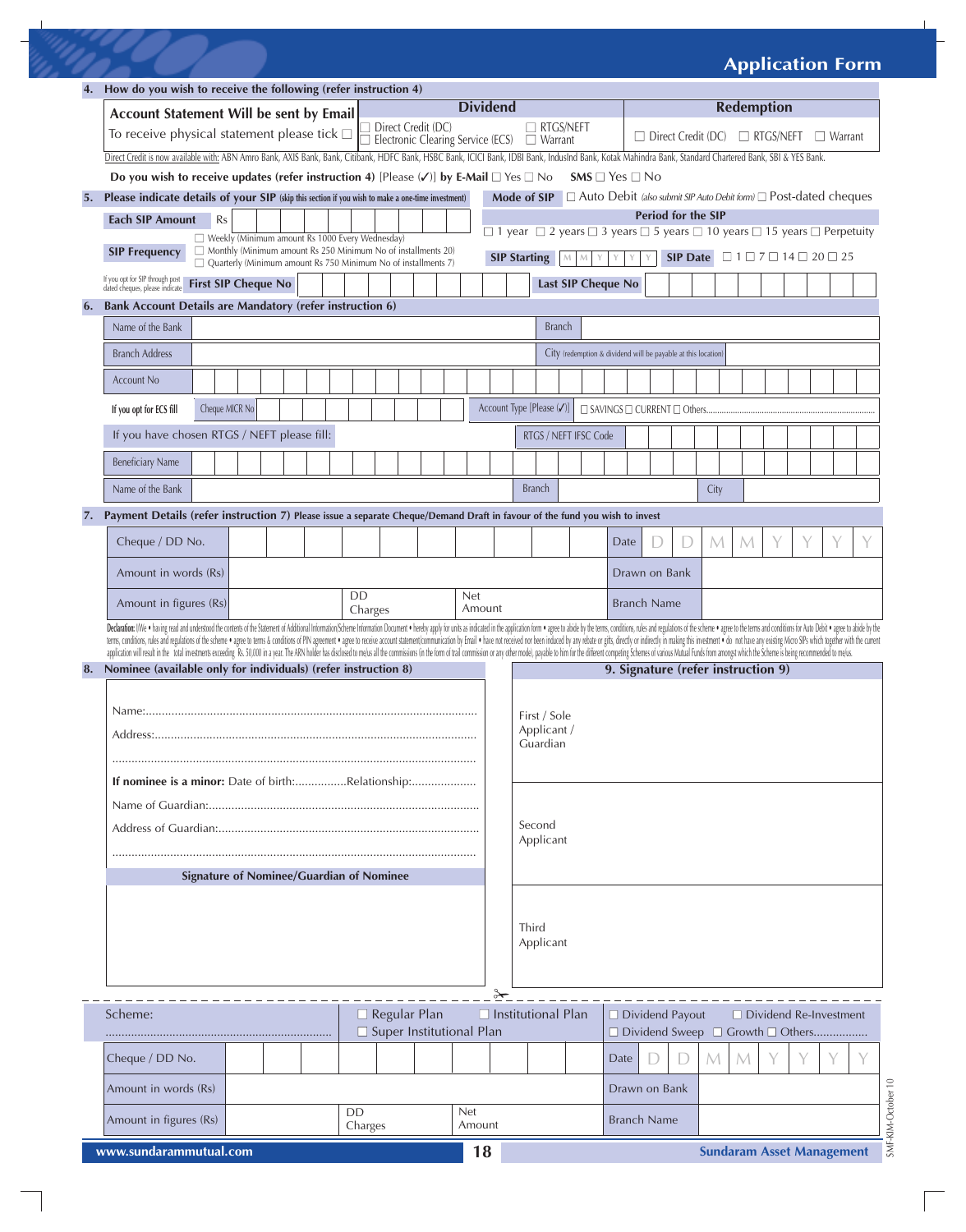

## **Form for SIP Auto Debit Facility**

| <b>Channel Partner / Agent Information</b>                                                                                                                                                               |                                                                             |                                                               |  |                                                                                                                                                                |  |  |                                |  |  |  |          |  |  |                 |                                           |  |                                           |
|----------------------------------------------------------------------------------------------------------------------------------------------------------------------------------------------------------|-----------------------------------------------------------------------------|---------------------------------------------------------------|--|----------------------------------------------------------------------------------------------------------------------------------------------------------------|--|--|--------------------------------|--|--|--|----------|--|--|-----------------|-------------------------------------------|--|-------------------------------------------|
| Agent's Name and ARN<br>1.Sub Agent Code                                                                                                                                                                 |                                                                             | 2.Sub Agent Code                                              |  |                                                                                                                                                                |  |  | For Office<br>3.Sub Agent Code |  |  |  |          |  |  |                 |                                           |  |                                           |
|                                                                                                                                                                                                          |                                                                             |                                                               |  |                                                                                                                                                                |  |  |                                |  |  |  | Use Only |  |  |                 |                                           |  |                                           |
| Upfront commission shall be paid directly by the investor to the AMFI-registered distributors based on the investors' assessment of various factors including services rendered by the distributor       |                                                                             |                                                               |  |                                                                                                                                                                |  |  |                                |  |  |  |          |  |  |                 |                                           |  |                                           |
| Existing Investor Information (Please fill in your Folio No.)<br>Folio No<br>Please note that applicant details and mode of holding will be as per existing Folio Number.                                |                                                                             |                                                               |  |                                                                                                                                                                |  |  |                                |  |  |  |          |  |  |                 |                                           |  |                                           |
| <b>New Investor Information</b>                                                                                                                                                                          |                                                                             |                                                               |  |                                                                                                                                                                |  |  |                                |  |  |  |          |  |  |                 |                                           |  |                                           |
| Name of First/Sole Applicant                                                                                                                                                                             |                                                                             |                                                               |  |                                                                                                                                                                |  |  |                                |  |  |  |          |  |  |                 |                                           |  |                                           |
|                                                                                                                                                                                                          |                                                                             |                                                               |  |                                                                                                                                                                |  |  |                                |  |  |  |          |  |  |                 |                                           |  |                                           |
| <b>Permanent Account Number</b>                                                                                                                                                                          |                                                                             |                                                               |  |                                                                                                                                                                |  |  |                                |  |  |  |          |  |  |                 |                                           |  | <b>KYC completed</b> $\Box$ Yes $\Box$ No |
| Name of Second Applicant                                                                                                                                                                                 |                                                                             |                                                               |  |                                                                                                                                                                |  |  |                                |  |  |  |          |  |  |                 |                                           |  |                                           |
|                                                                                                                                                                                                          |                                                                             |                                                               |  |                                                                                                                                                                |  |  |                                |  |  |  |          |  |  |                 |                                           |  |                                           |
| <b>Permanent Account Number</b>                                                                                                                                                                          |                                                                             |                                                               |  |                                                                                                                                                                |  |  |                                |  |  |  |          |  |  |                 | <b>KYC completed</b> $\Box$ Yes $\Box$ No |  |                                           |
| <b>Name of Third Applicant</b>                                                                                                                                                                           |                                                                             |                                                               |  |                                                                                                                                                                |  |  |                                |  |  |  |          |  |  |                 |                                           |  |                                           |
|                                                                                                                                                                                                          |                                                                             |                                                               |  |                                                                                                                                                                |  |  |                                |  |  |  |          |  |  |                 |                                           |  |                                           |
| <b>Permanent Account Number</b>                                                                                                                                                                          |                                                                             |                                                               |  |                                                                                                                                                                |  |  |                                |  |  |  |          |  |  |                 |                                           |  | <b>KYC completed</b> $\Box$ Yes $\Box$ No |
| If Micro SIP, please tick<br>Yes (Micro SIP: Less than Rs 50,000 per person in any rolling 12-month period)                                                                                              |                                                                             |                                                               |  | Declaration: I/We . having read and understood the contents of the<br>Statement of Additional Information/Scheme Information Document • hereby                 |  |  |                                |  |  |  |          |  |  |                 |                                           |  |                                           |
| If Micro SIP, supporting document/identification number:                                                                                                                                                 |                                                                             |                                                               |  | apply for units as indicated in the application form • agree to abide by the                                                                                   |  |  |                                |  |  |  |          |  |  |                 |                                           |  |                                           |
| <b>Fund Name</b>                                                                                                                                                                                         |                                                                             |                                                               |  | terms, conditions, rules and regulations of the scheme • agree to the terms<br>and conditions for Auto Debit • agree to abide by the terms, conditions, rules  |  |  |                                |  |  |  |          |  |  |                 |                                           |  |                                           |
| <b>Plans and Options</b>                                                                                                                                                                                 |                                                                             |                                                               |  | and regulations of the scheme • agree to terms & conditions of PIN agreement<br>• agree to receive account statement/communication by Email • have not         |  |  |                                |  |  |  |          |  |  |                 |                                           |  |                                           |
| $\Box$ Regular Plan $\Box$ Institutional Plan $\Box$ Super Institutional Plan<br>Plan                                                                                                                    |                                                                             |                                                               |  | received nor been induced by any rebate or gifts, directly or indirectly in                                                                                    |  |  |                                |  |  |  |          |  |  |                 |                                           |  |                                           |
| Option □ Dividend Payout □ Dividend Re-Investment                                                                                                                                                        |                                                                             |                                                               |  | making this investment • do not have any existing Micro SIPs which together<br>with the current application will result in the total investments exceeding Rs. |  |  |                                |  |  |  |          |  |  |                 |                                           |  |                                           |
|                                                                                                                                                                                                          | 50,000 in a year. The ARN holder has disclosed to me/us all the commissions |                                                               |  |                                                                                                                                                                |  |  |                                |  |  |  |          |  |  |                 |                                           |  |                                           |
| <b>Each SIP Amount</b><br>(in the form of trail commission or any other mode), payable to him for the<br>Rs<br>different competing Schemes of various Mutual Funds from amongst which                    |                                                                             |                                                               |  |                                                                                                                                                                |  |  |                                |  |  |  |          |  |  |                 |                                           |  |                                           |
| Weekly (Minimum amount Rs 1000 Every Wednesday)<br>Monthly (Minimum amount Rs 250 Minimum No of installments 20)<br><b>SIP Frequency</b>                                                                 |                                                                             | the Scheme is being recommended to me/us.<br><b>Signature</b> |  |                                                                                                                                                                |  |  |                                |  |  |  |          |  |  |                 |                                           |  |                                           |
|                                                                                                                                                                                                          |                                                                             |                                                               |  |                                                                                                                                                                |  |  |                                |  |  |  |          |  |  |                 |                                           |  |                                           |
| $\Box$ Quarterly (Minimum amount Rs 750 Minimum No of installments 7)                                                                                                                                    |                                                                             |                                                               |  |                                                                                                                                                                |  |  |                                |  |  |  |          |  |  |                 |                                           |  |                                           |
| <b>Period for the SIP</b><br>$\Box$ 1 year<br>$\Box$ 3 years<br>$\Box$ 2 years                                                                                                                           | $\Box$ 5 years                                                              |                                                               |  |                                                                                                                                                                |  |  |                                |  |  |  |          |  |  |                 |                                           |  |                                           |
| $\Box$ 10 years<br>$\Box$ Perpetuity<br>$\Box$ 15 years                                                                                                                                                  |                                                                             |                                                               |  | First / Sole                                                                                                                                                   |  |  |                                |  |  |  |          |  |  |                 |                                           |  |                                           |
| <b>SIP Starting</b><br>${\mathsf M}$ - ${\mathsf M}$<br>Y<br>Y                                                                                                                                           | SIP Date $\Box$ 1 $\Box$ 7 $\Box$ 14 $\Box$ 20 $\Box$ 25                    |                                                               |  | Applicant /<br>Guardian                                                                                                                                        |  |  |                                |  |  |  |          |  |  |                 |                                           |  |                                           |
| <b>Initial Cheque/DD No</b>                                                                                                                                                                              |                                                                             |                                                               |  |                                                                                                                                                                |  |  |                                |  |  |  |          |  |  |                 |                                           |  |                                           |
| <b>Bank Account Details</b>                                                                                                                                                                              |                                                                             |                                                               |  |                                                                                                                                                                |  |  |                                |  |  |  |          |  |  |                 |                                           |  |                                           |
|                                                                                                                                                                                                          |                                                                             |                                                               |  |                                                                                                                                                                |  |  |                                |  |  |  |          |  |  |                 |                                           |  |                                           |
|                                                                                                                                                                                                          |                                                                             |                                                               |  | Second<br>Applicant                                                                                                                                            |  |  |                                |  |  |  |          |  |  |                 |                                           |  |                                           |
|                                                                                                                                                                                                          |                                                                             |                                                               |  |                                                                                                                                                                |  |  |                                |  |  |  |          |  |  |                 |                                           |  |                                           |
| Account                                                                                                                                                                                                  |                                                                             |                                                               |  |                                                                                                                                                                |  |  |                                |  |  |  |          |  |  |                 |                                           |  |                                           |
| Number                                                                                                                                                                                                   |                                                                             |                                                               |  |                                                                                                                                                                |  |  |                                |  |  |  |          |  |  |                 |                                           |  |                                           |
|                                                                                                                                                                                                          |                                                                             |                                                               |  | Third<br>Applicant                                                                                                                                             |  |  |                                |  |  |  |          |  |  |                 |                                           |  |                                           |
| Nine-digit MICR No from cheque                                                                                                                                                                           | Higit MICR No. as appearing in the cheque                                   |                                                               |  |                                                                                                                                                                |  |  |                                |  |  |  |          |  |  |                 |                                           |  |                                           |
| To know your MICR number, please refer your cheque leaf $\longrightarrow$ 111111                                                                                                                         |                                                                             |                                                               |  |                                                                                                                                                                |  |  |                                |  |  |  |          |  |  |                 |                                           |  |                                           |
| <b>Authorisation &amp; Signature of Bank Account Holder</b>                                                                                                                                              |                                                                             |                                                               |  | <b>Account Number</b>                                                                                                                                          |  |  |                                |  |  |  |          |  |  |                 |                                           |  |                                           |
| I/We have registered for ECS for my investment in Sundaram Mutual Fund from the indicated account with your bank and authorise the representative carrying this mandate to get it verified and executed. |                                                                             |                                                               |  |                                                                                                                                                                |  |  |                                |  |  |  |          |  |  |                 |                                           |  |                                           |
|                                                                                                                                                                                                          |                                                                             |                                                               |  |                                                                                                                                                                |  |  |                                |  |  |  |          |  |  |                 |                                           |  |                                           |
|                                                                                                                                                                                                          |                                                                             |                                                               |  |                                                                                                                                                                |  |  |                                |  |  |  |          |  |  |                 |                                           |  |                                           |
|                                                                                                                                                                                                          |                                                                             |                                                               |  |                                                                                                                                                                |  |  |                                |  |  |  |          |  |  |                 |                                           |  |                                           |
|                                                                                                                                                                                                          |                                                                             |                                                               |  |                                                                                                                                                                |  |  |                                |  |  |  |          |  |  |                 |                                           |  |                                           |
| First / Sole Applicant / Guardian                                                                                                                                                                        |                                                                             |                                                               |  | Second Applicant                                                                                                                                               |  |  |                                |  |  |  |          |  |  | Third Applicant |                                           |  |                                           |